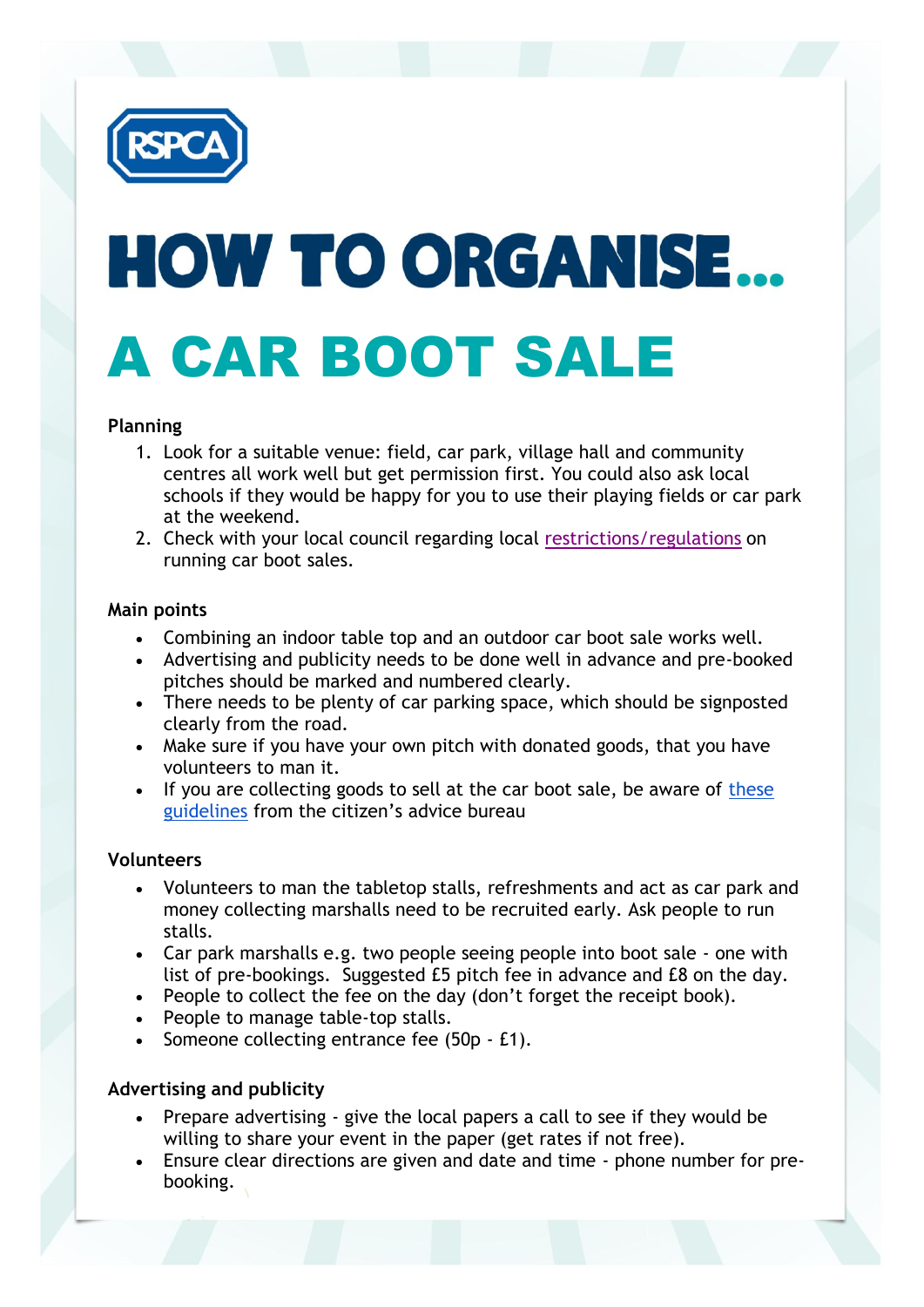- Prepare sign boards to publicise the event in the roads running up to the event.
- Share the event on your social media pages, on [car boot junction,](http://www.carbootjunction.com/add-car-boot.php) [netmums](https://www.netmums.com/local-to-you) and local Whats on pages (local council websites and newspaper sites)
- Prepare posters and place them in local supermarkets and on parish noticeboards in the area

## **Inside table top sale**

- Draw up plan of tables.
- Draw up plan of who will be running what table.
- Prepare numbers for tables.

## **Outside pitches**

- Draw up a rough plan of outside pitches (where the cars will be parked) making sure you leave a suitable area for walking round.
- Prepare numbers for outside pitches pre-booked areas (optional).

## **1-2 weeks before**

- Set up signage to advertise.
- Talk to police if large crowds expected to get advice on traffic flow.
- Warn neighbours.
- Obtain cones to prevent people from parking on corners.
- Place advertisements and posters in shops etc.

#### **Day before**

- Number pre-booked pitches and table numbers
- Set up signs for directions to car park and boot sales etc

#### **On the day**

- Arrive early to greet volunteers and members of the public (who will also arrive early).
- Ensure money collectors are in place.
- Ensure a roving steward is keeping an eye on things.

# **The law and car boot sales**

Please refer to the [legislation page.](https://thelink.rspca.org.uk/incomegeneration/legislation/car-boot)

## **Attending a car boot sale**

Attending a car boot sale can be a great way to declutter and raise vital funds for the RSPCA. Most local areas will have several car boot sales regularly running through the Summer months. Although they are usually held on Saturday or Sunday early mornings (expect a 6.30/7am start!) there are even some afternoon and indoor sales now.